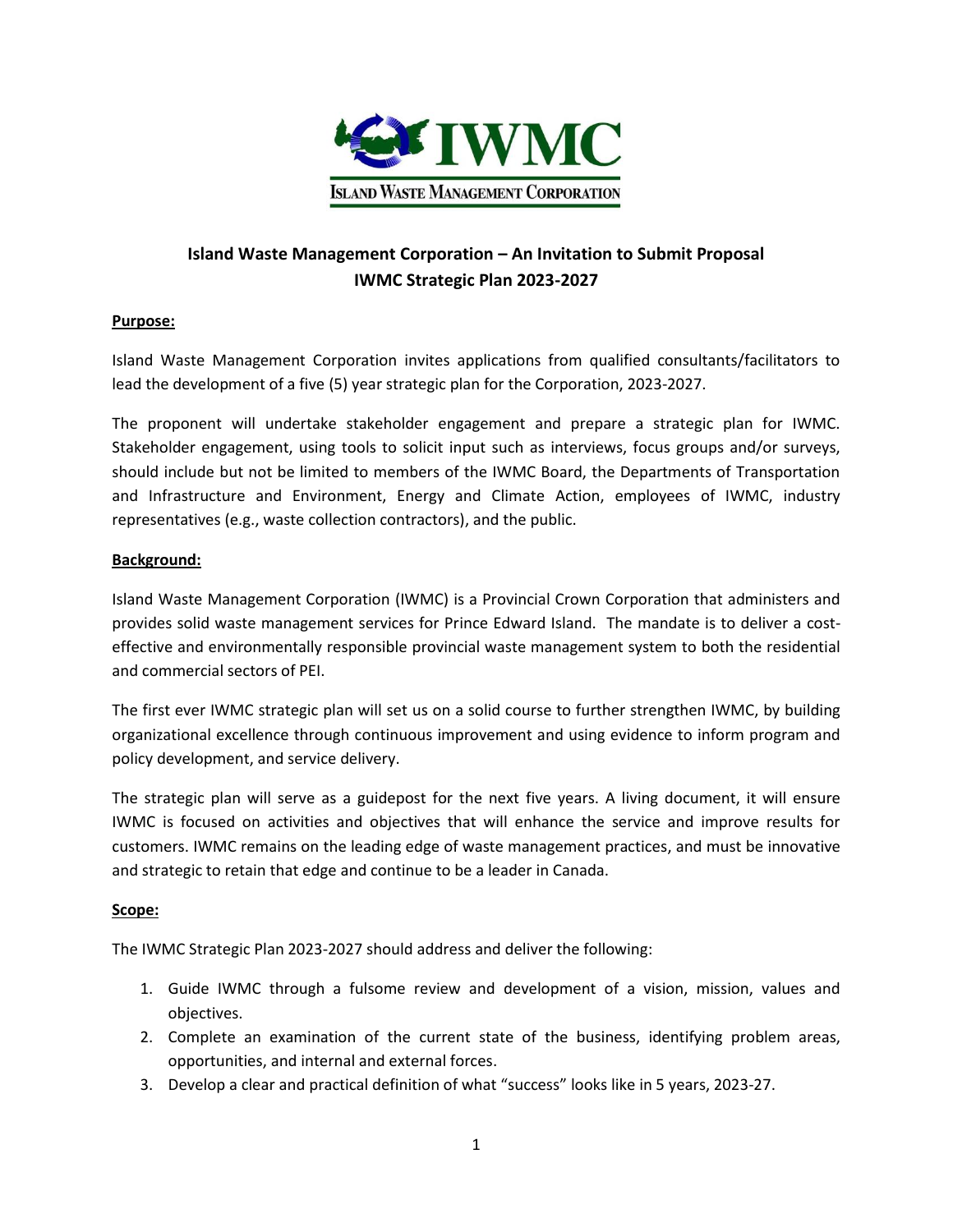- 4. Reflect on past learnings with a view towards success for the future, including specific trends such as the Prince Edward Island 2040 Net Zero Framework and its expected impact over the five year planning period.
- 5. Engage stakeholders in identifying priorities.
- 6. Identify shared goals and priorities for the next five years.
- 7. Prepare a simple, results-oriented, easy to implement action plan.
- 8. Enable IWMC to focus on execution tied to measureable results.
- 9. Produce two final reports, one to be used as an internal document that outlines the strategic plan in full, as well as, an external document to be shared with stakeholders and the public as to our strategic direction.
- 10. Deliver presentations on the strategic plan to the Board of Directors and IWMC Management team.

## **Proposal outline:**

Corporate Overview (Proponent and Sub-consultants)

- a) History of firm and experience in general.
- b) Size of firm Number of full time employees, associated sub-consultants.
- c) Related Experience A summary of relevant experience of the proposed project team, including prime and sub-consultants, in completing assignments of this type in a similar size, scope, and complexity within the last five years. The relevant experience should focus on work in the following areas:
	- facilitation of a planning process, including strategic, action and implementation framework and design, with particular focus on diverse public/private organizations.
	- familiarity working with public/private sector board members, senior management and a diverse group of stakeholders.
	- experience in moving strategy to implementation with tactical/actionable measures; and,
	- experience with report writing of planning reports.
- d) Statement of ability to handle this work in conjunction with any existing and upcoming workloads.

### **Project Team Members:**

- a) A description of the experience and capabilities (including membership in professional planning associations) of each team member, number of years at the firm, and their role and responsibility during this project (limit one page/member). The relevant experience should be limited to work in the areas indicated above.
- b) Team leaders must have related experience completed in the last three (3) years.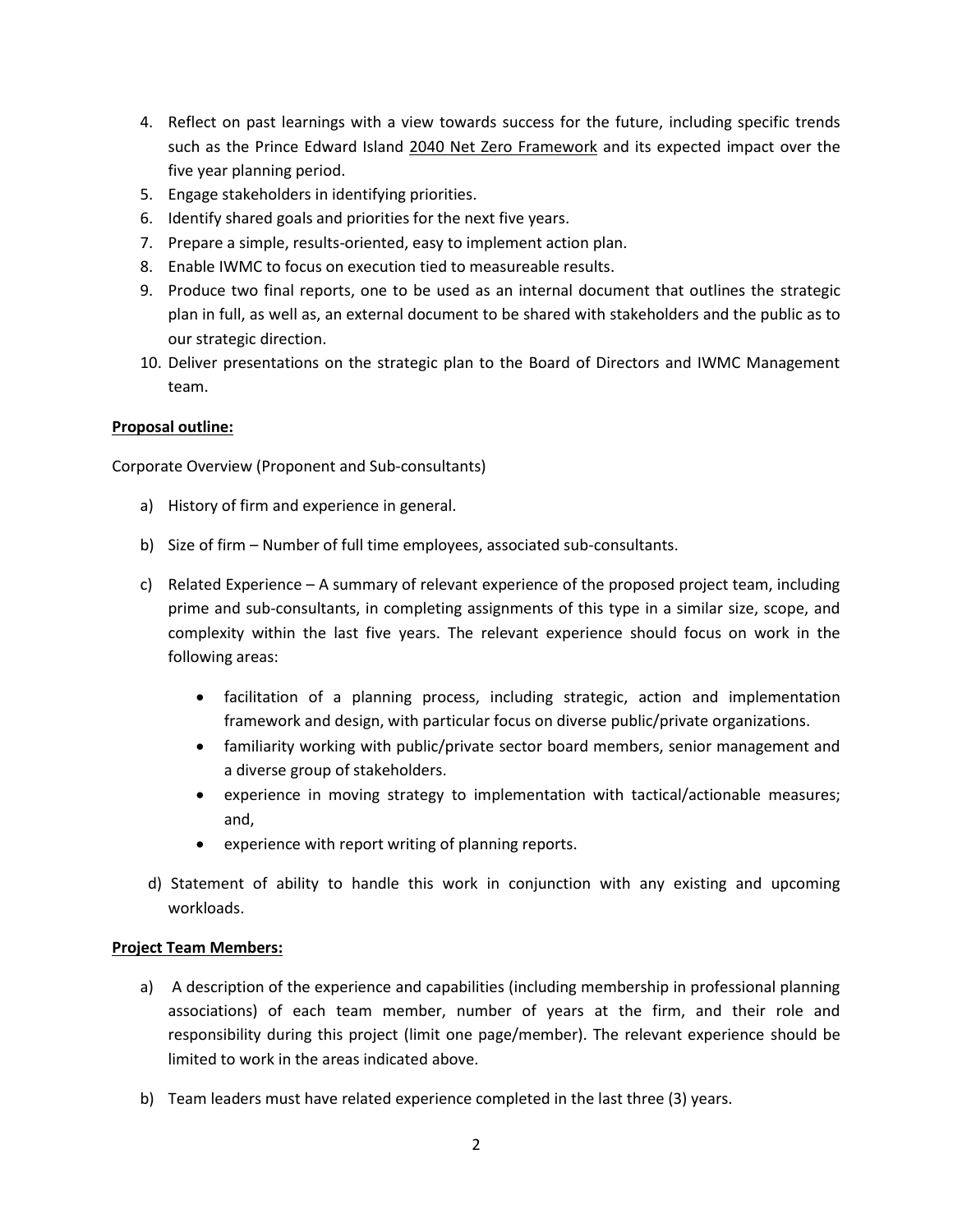c) Indicate the expected effort for each team member to complete the contract requirements.

## **Project Understanding:**

- a) Proponents must demonstrate their understanding of the goals of the project, the functional and technical requirements, the constraints and the issues that will shape the end product.
- b) Proponents must demonstrate that they have the capability to perform the services contemplated in this invitation to propose, meet project challenges and provide a plan of action.

### **Organization and Methodology:**

Provide a design schedule showing all tasks and milestones to meet the schedule and organize the work.

### **Submission of Price and Terms of Payment:**

The proponent shall provide a fixed lump sum price for this assignment including professional fees and disbursements. This lump sum price shall include all meetings and any additional investigations the proponent may deem required.

### **Time line:**

Work to be completed by December 30, 2022.

#### **Insurance:**

The successful proponent will be required to, at the proponent's expense, establish and maintain Professional Errors and Omission Insurance. The insurance shall have a minimum Limit of Liability of \$250,000 per claim and \$1,000,000 per policy period. The proponent shall accept responsibility for the acts and omissions of all sub-consultants it may engage in rendering the service on the Project.

### **Evaluation:**

The proponent's proposal shall be evaluated in accordance with the following criteria.

| <b>Proposal Evaluation Criteria</b>                   | <b>Total Value 100 points</b> |
|-------------------------------------------------------|-------------------------------|
| Proposal quality, overall organization & project team | 20 points                     |
| Strategic planning and project experience             | 20 points                     |
| Demonstrated understanding of the assignment          | 10 points                     |
| Methodology & schedule                                | 20 points                     |
| Lump Sum Price                                        | 30 points                     |

Proposals will be evaluated by IWMC on the basis of perceived "best value" to the Corporation and as such, the lowest price may not mean award. IWMC reserves the right to select and award using its sole discretion and to reject any and all proposals as it sees fit.